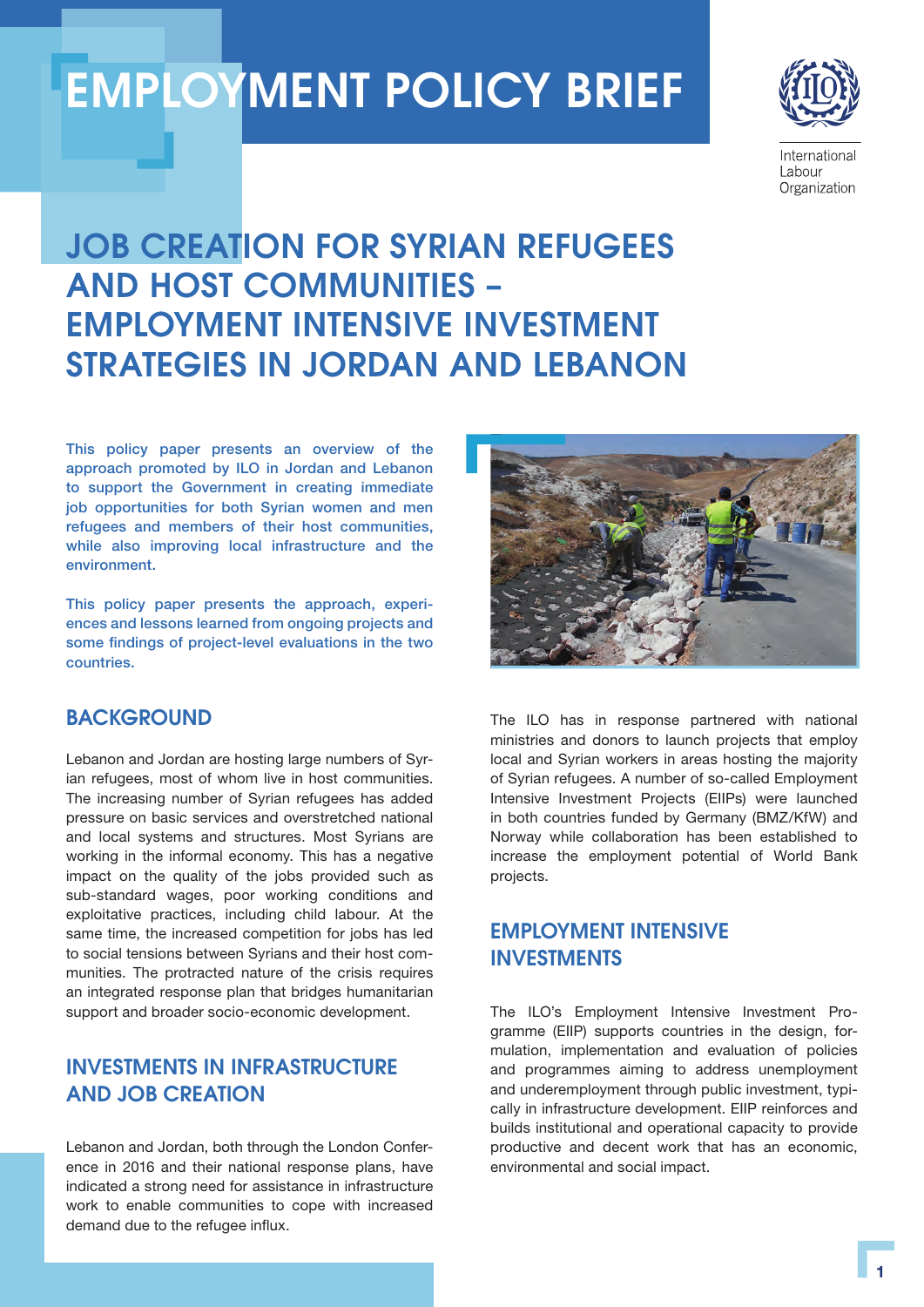## THE EIIP APPROACH

EIIP promotes employment-intensive approaches and local resource-based technologies in delivering public investments – in particular for local infrastructure. The interventions in Jordan and Lebanon cover roads, irrigation, water and soil conservation, small urban works and land terracing and forestry.

The infrastructure, environment and agriculture-related works are carried out with work methods that use both labour and equipment. While maintaining cost competitiveness and engineering quality standards, technologies use appropriate engineering and construction solutions that do not require highly specialized skills or equipment but favour solutions that as far as possible rely on locally available resources including labour and skills, and optimize employment opportunities. Depending on the nature of the work, equipment is used to ensure that the necessary quality standards are maintained.

EIIP promotes immediate job creation as an entry point for more sustainable livelihood development. It therefore equally introduces in Jordan and Lebanon a comprehensive longer term approach, including establishing an overall enabling environment. It does this by addressing both upstream policies, capacity and institutional issues, and the practical arrangements required at implementation level.

#### Box. Options to Increase Employment Impact

The three main options for increasing labour intensity in public investment programmes are:

- 1. focus on activities that are by default labour intensive (such as forestry works, land and environmental improvements, community works and sanitation);
- 2. add additional labour-intensive activities to required capital-intensive works (such as slope protection, drainage, construction of sidewalks) to enhance the overall employment impact;
- 3. modify technologies and increase labour intensities of selected construction activities.



The table below highlights different entry points for the interventions in Jordan and Lebanon.

### Table 1. Levels of entry points for EIIP interventions in Jordan and Lebanon to increase employment opportunities for nationals and Syrian refugees

| <b>LEVEL</b>  | <b>EIIP LEVELS OF INTERVENTIONS</b>                                                                                                                                                                                                                                                                                                            |                                                                                                                                                                                                                                                 |
|---------------|------------------------------------------------------------------------------------------------------------------------------------------------------------------------------------------------------------------------------------------------------------------------------------------------------------------------------------------------|-------------------------------------------------------------------------------------------------------------------------------------------------------------------------------------------------------------------------------------------------|
| <b>Policy</b> | Advice to national stakeholders in the design of national employment-intensive investment policies,<br>strategies and programmes, and the assessment of the employment impact of such strategies and<br>programmes.                                                                                                                            |                                                                                                                                                                                                                                                 |
|               | Examples:<br>In Lebanon, ILO and World Bank worked together<br>to assess the employment impact of the Roads and<br>Employment project. ILO provides technical inputs<br>to help realize this employment potential and will<br>demonstrate labour-based road maintenance as a<br>strategy to maintain the assets produced under the<br>project. | In Jordan, ILO and the Ministry of Public Works and<br>Housing work together to increase the overall labour<br>intensity of nationally funded road maintenance<br>works by adding routine maintenance activities such<br>as road side cleaning. |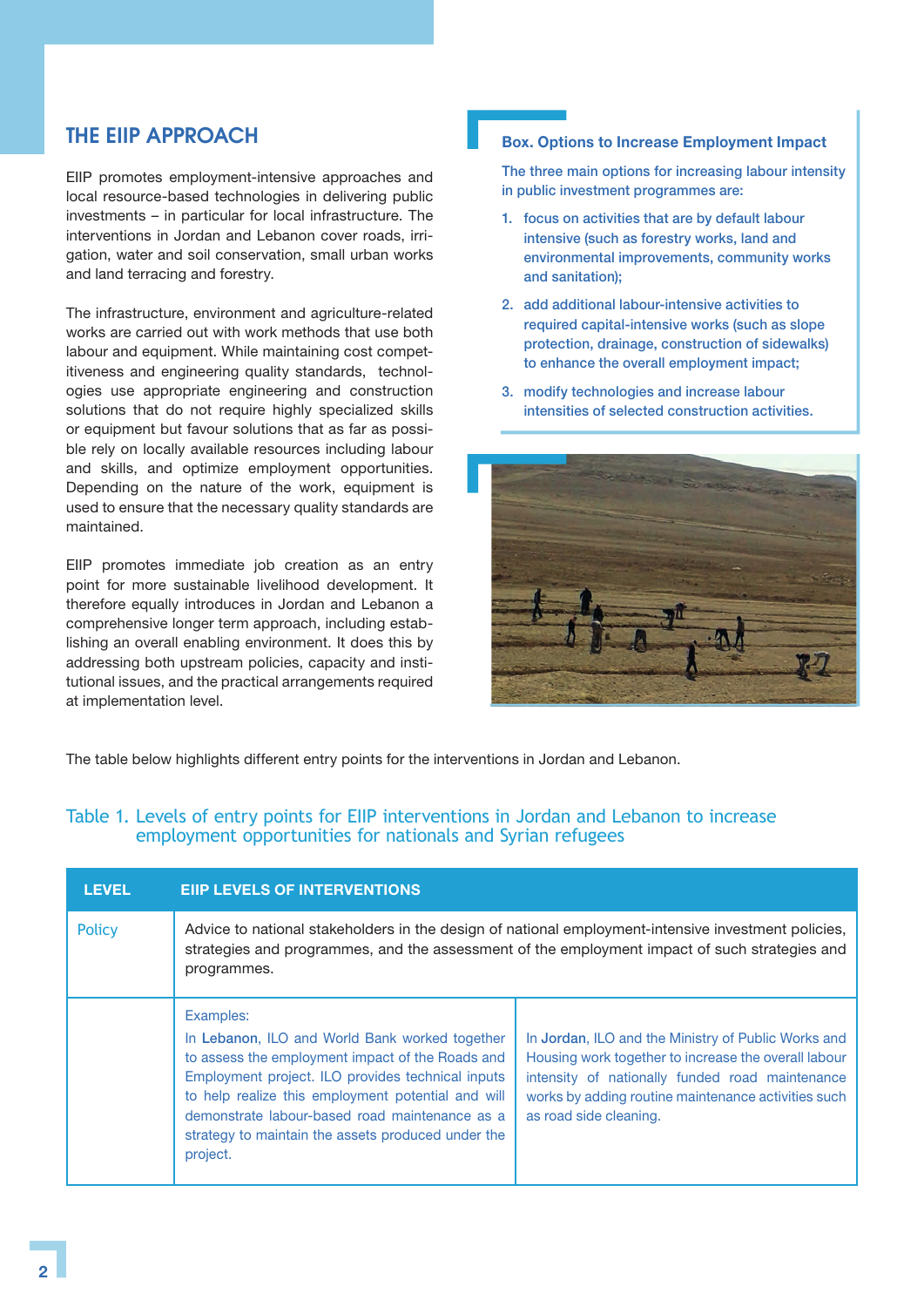| <b>LEVEL</b>  | <b>EIIP LEVELS OF INTERVENTIONS</b>                                                                                                                                                                                                                                                                                            |                                                                                                                                                                                                                                                                                                                                                |
|---------------|--------------------------------------------------------------------------------------------------------------------------------------------------------------------------------------------------------------------------------------------------------------------------------------------------------------------------------|------------------------------------------------------------------------------------------------------------------------------------------------------------------------------------------------------------------------------------------------------------------------------------------------------------------------------------------------|
| Institutional | Institutional development and capacity building for the implementation of employment-intensive<br>investment strategies and programmes with both the public sector (labour ministries, local govern-<br>ments and communities) and private sector (local contractors and engineering firms).                                   |                                                                                                                                                                                                                                                                                                                                                |
|               | Examples:<br>In Lebanon, an EIIP advisor has been embedded in<br>the Ministry of Social Affairs which is coordinating<br>the refugee crisis response. This advisor helps the<br>Ministry to employ the EIIP methodology in other<br>projects.                                                                                  | In Jordan, ILO and the Jordanian Engineers Asso-<br>ciation (JEA) have signed an agreement to deliver<br>training courses for engineers in local resource-<br>based approaches. Modules have been prepared<br>by ILO and a training of JEA trainers has been<br>conducted. The five different training modules<br>have been accredited by JEA. |
| Project       | Implement projects, demonstrate and evaluate the impact of employment-intensive investment<br>strategies, and provide technical support to governments and donors to optimize infrastructure<br>investments and increase the employment impact of decent working conditions.                                                   |                                                                                                                                                                                                                                                                                                                                                |
|               | Examples:<br>In Lebanon, the ILO implements in partnership with<br>UNDP the Employment Intensive Infrastructure in<br>Lebanon project to strengthen resilience of local<br>host communities by improving livelihoods for host<br>community members and Syrian refugees through<br>job creation and infrastructure development. | In Jordan, ILO generates employment through its<br>Labour Intensive Infrastructure Programme. The<br>overall development objective of the programme<br>is that Syrian refugees and Jordanians have better<br>living conditions because of increased employ-<br>ment and improved infrastructure.                                               |

## EIIP IN JORDAN

The EIIP in Jordan is supporting the Government in creating immediate jobs for both Syrian women and men refugees and members of their host communities, while also improving local infrastructures. Work centers on improving agricultural roads as well as local agricultural infrastructure through the construction of water catchments and soil protection measures. Forestry projects are carried out and overcrowded and old schools will be rehabilitated and maintained. Various municipal works are implemented directly with the municipalities. These initiatives are being implemented in collaboration with the Ministries of Agriculture, Public Works and Housing, Education, Municipal Affairs and Labour.



BMZ/KfW is funding the programme with EUR 2 million while Norway is contributing Euro 3.8 million.

A recent evaluation of the EIIP Phase I programme in Jordan funded by Germany concluded that in a short time period, it has achieved a great deal: 4638 Jordanians and Syrians have received employment, 660 km of road has been repaired as well as numerous instalments in the agriculture sector, and municipalities have been supported in their functions. In a situation of worsening labour market conditions, the project has succeeded in rolling out decent work employment including reasonable wage rates, good working conditions and social security payments for workers. The project also introduced quota systems (for women, PWD and Syrians and Jordanians) which were for all accounts quite successful in addressing social imbalances.

In Jordan, the EIIP increasingly uses the Common Cash Facility (CCF) which is a platform used by UN agencies and NGOs to deliver more than 90 percent of the cash assistance provided to the most vulnerable refugees who live outside camps. Refugees can withdraw their wages every month from ATMs with their new ATM cards.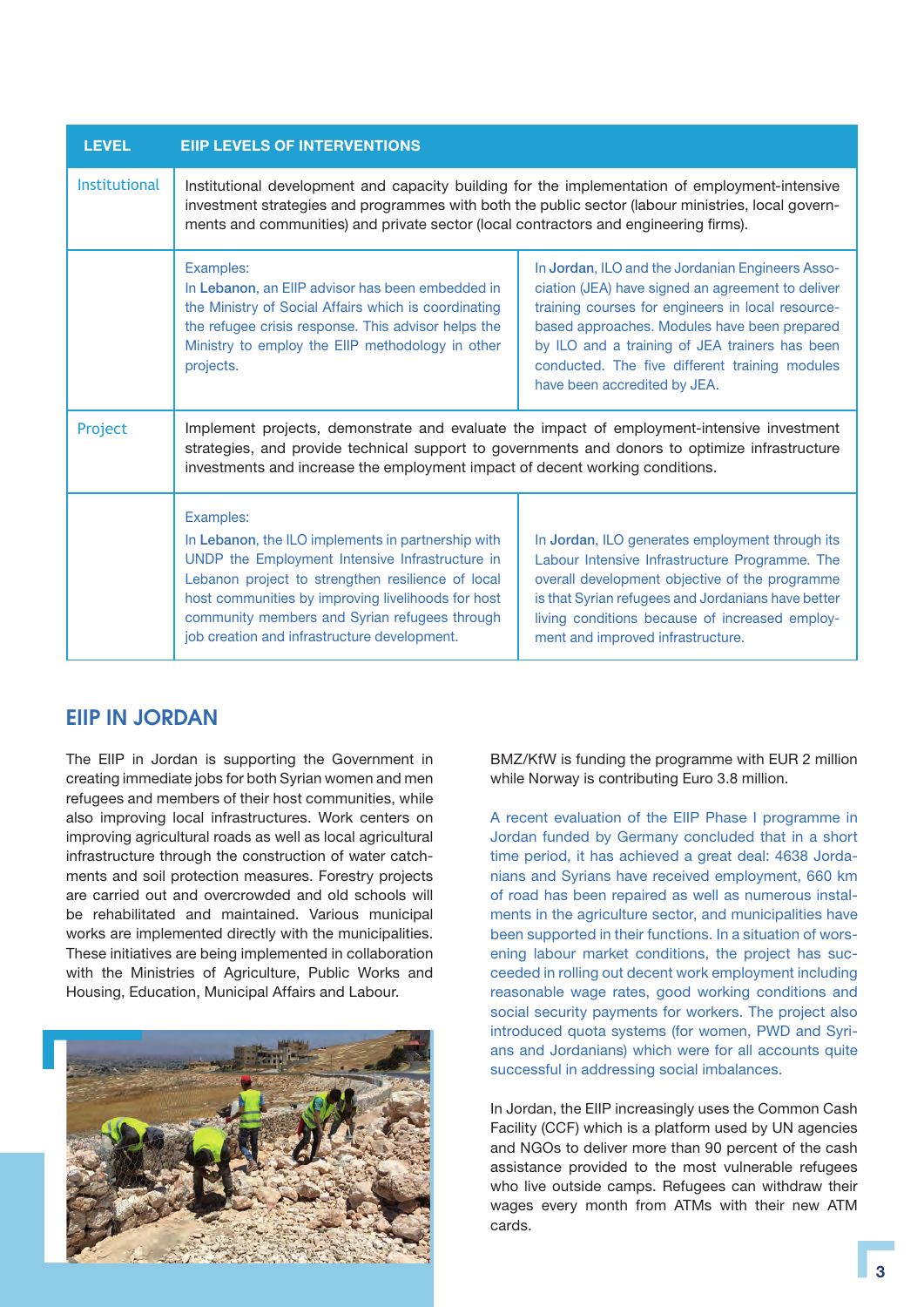"We are grateful to ILO because providing opportunity for people to receive income with dignity and not based on handouts".

#### Contractor Irbid

"I wish that there was another program because I just got out of the financial stress for three months and now I have to pay rent again and its stressful again".

#### Beneficiary Mafraq

"The program has created the spirit of one team of bonding between the two cultures: Syrian and Jordanian".

Male labourer Irbid

"At the beginning women weren't so willing to work but at the end they had lines of female workers looking for work".

Beneficiary, Hosha Municipality Mafraq

EIIP has also taken the lead in developing standard operating procedures for employment intensive programmes in Jordan in order to harmonize practices among agencies and a manual with common principles concerning do no harm principles, daily wage rates, good labour practices, work permits, social security, age, gender and disability has been produced.

EIIP under a Norwegian-funded project specifically employed labour intensive methods in the construction of green infrastructure to benefit local farmers and communities. Under the project activities, local farmers benefited from the construction of water cisterns, drip irrigation, the terracing of slopes, and tree planting. 30,000 workdays were generated through these activities, benefiting 800 Syrian refugees and Jordanians.

As employment-intensive investment strategies are relatively new in Jordan the EIIP has been approached to provide technical assistance to the Municipal Services and Resilience Project (MSSRP) funded under a World Bank Trust Fund to assess, monitor and increase the employment generation. The objective of MSSRP is to help Jordanian municipalities address service delivery impacts of the Syrian refugee influx and support investments that generate jobs and improve social and economic conditions in host communities.

## EIIP IN LEBANON

EIIP in Lebanon is being implemented in the most vulnerable municipalities that host most of the deprived Lebanese and refugees. The first phase of the project is being implemented from 2017-2018 with a total budget of EUR 12 million. ILO is leading the overall implementation of the project in partnership with UNDP and in collaboration with the Ministry of Labour and the Ministry of Social Affairs. A second phase of the programme will start in late 2018.

While the overall goal is "creating decent work opportunities for Syrian refugees and host communities through infrastructure improvement, in Lebanon", the project also enhances the capacity of the two ministries to facilitate the implementation.



## BENEFITS AND IMPACT

The impact of EIIP work is three-fold. In the short term, there are immediate effects resulting from the job creation activities, which provide much needed cash income to households who often rely on informal work and farming for their livelihoods. This income can be used to enhance people's quality of life, such as by increasing assets, paying off debts, upgrading housing and financing health and education. The incomegenerating activities have multiplier effects through an increased spending on goods and services in the surrounding areas.

A workers' survey showed that workers used their wages to cover basic needs including daily consumption but also allowed them to repay debt. The vast majority of the workers, around 80%, used some of their earnings to support daily consumption of their households. While 40% used some of their income to pay rent and around 27% used part of their income to replay debt. This further indicates that the workers come from vulnerable households who need additional income to meet their basic needs.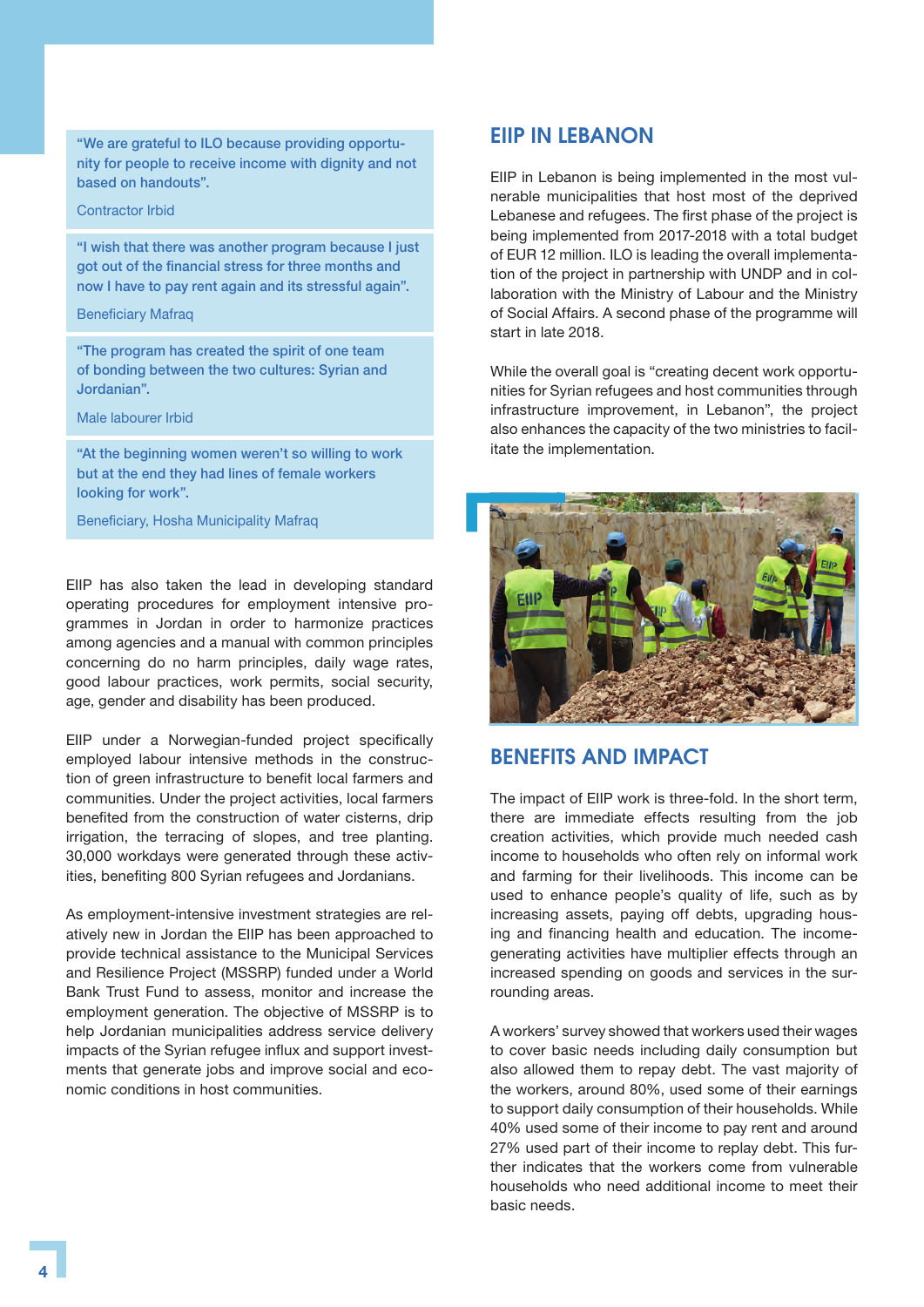

The long-term effect is the provision of quality infrastructure, which has an important impact on access to basic services such as education, health, clean water, and sanitation. Improved transport infrastructure also facilitates more trade through access to markets, jobs and other economic activities. In addition to these tangible and measurable effects, the use of labour-based work methods ensures the participation of the local community in the entire work process to secure maximum benefits for women, youth and other vulnerable groups. It also fosters ownership of the infrastructure. With technical and managerial support local communities can sometimes carry out entire projects.

The figure below depicts the typical benefits of EIIP projects. They can be grouped into the three categories: income, employment and assets, and services.



In the medium term workers gain job experience and benefit from being employed. Attitudes towards work, pride in engagement, participating in team work, contact with different groups in society all contribute to an increased employability and may help in finding future jobs. In addition workers improve skills and gain access to financial services and work related papers such as work permits. This enables local authorities, and local construction industries to build an experienced labour force and develop the skills necessary to manage infrastructure, environmental and community works, and build local capacity to deliver infrastructure and services.



## ENTERPRISE DEVELOPMENT

Private contractors usually implement infrastructure works. EIIP supports the development of a competent local construction industry. In Jordan and Lebanon contractors are well established and skilled in the design and implementation of infrastructure programmes. EIIP has developed training modules on labour-based works specifically for Jordan and Lebanon and works with contractors and their associations to allow them to participate in labour-based works and manage the workforce efficiently.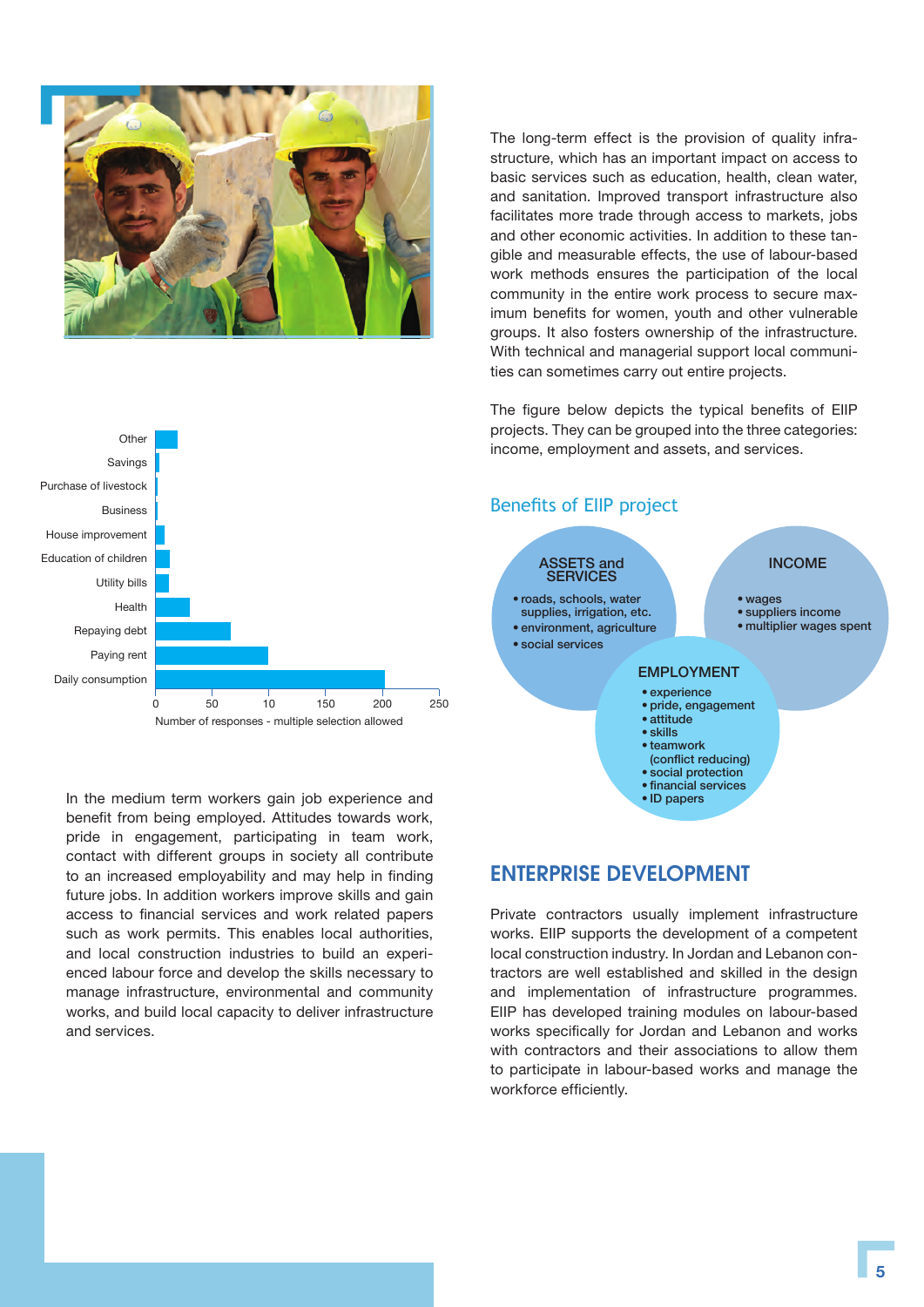## SKILLS DEVELOPMENT

Construction workers gain and improve their construction skills during their engagement. Contractors and government officials are capacitated to design, implement and supervise labour-based works. In addition work activities can be coupled with life learning and other vocational skills to increase employability of workers once the EIIP work finishes.



## ENTRY POINTS FOR DECENT WORK

The EIIP in Jordan and Lebanon is an integrated approach. It provides entry points for work on other employment related issues.

Construction works face a number of challenges. The management of safety and health is an example. EIIP projects are used in Jordan and Lebanon to promote occupational safety and health (OSH) to improve working conditions. The risks involved with infrastructure and environmental works go beyond OSH. For example, not paying attention to labour issues and practices such as fair recruitment, wage setting, social security and insurance and the prevention of child labour.



The EIIP creates job opportunities and supports skills development of marginalized groups such as the Syrian refugees in Jordan and Lebanon. The construction sector in Jordan and Lebanon is male-dominated and gender awareness and increasing female participation is an essential part of the EIIP approach. It brings together local communities and refugees and contributes to a better understanding and appreciation of each other and hence contributes to peace and stability.

The EIIP adheres to international labour standards and works with ministries of labour to use its work as an avenue to introduce labour standards in construction.

The figure below depicts some entry points for decent work promotion in Jordan and Lebanon.

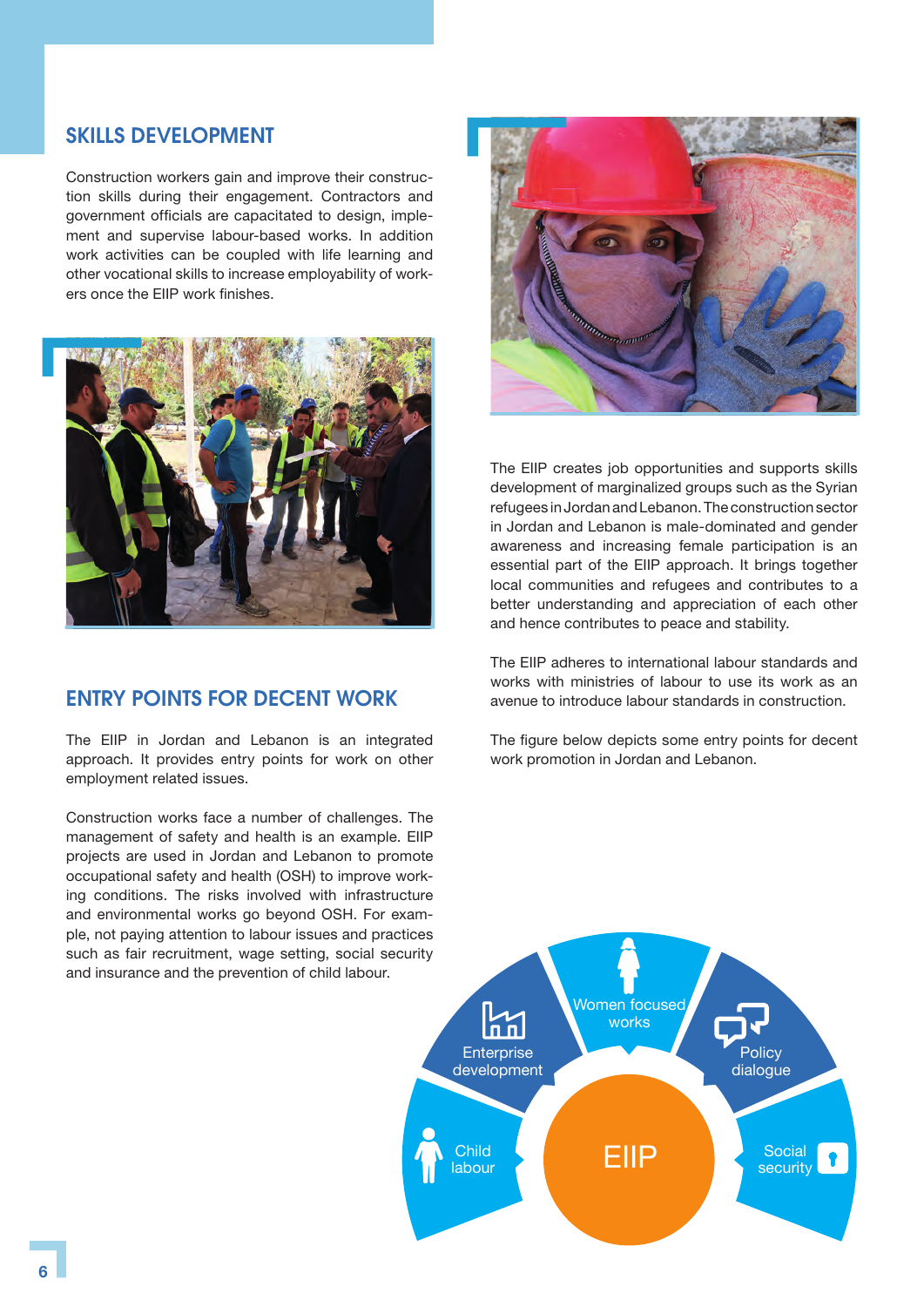## CHALLENGES WHILE INTRODUCING EIIP IN LEBANON AND JORDAN

The teams introducing EIIP in Jordan and Lebanon, as in other countries where EIIP is an unknown approach, faced different challenges:

Jordan and Lebanon are middle income countries. Introducing a "new" technology that promotes the use of labour was initially perceived as backward by some government officials and engineers.

Although middle-income countries, there is sufficient demand for (temporary) work, both from local communities and Syrian refugees if the appropriate wage rates are set. A wage and labour supply study is important to determine these wages. Wages play a crucial role in determining how efficient the EIIP works are.

It is not always straightforward to balance the employment and infrastructure objectives, especially when donors would like to see large number of jobs while technical departments require good quality infrastructure.



Initial difficulties existed in terms of working with and through national partners (ministries) using existing national processes, procedures and practices that had to be adapted to accommodate more labour-based works.

Contractors are used to certain practices and technologies. The private sector (contractors) needs to be educated about the new social (employment) objectives and assisted in carrying out labour-based works.

It was not always easy to identify meaningful activities with sufficiently high labour intensity or where labour intensity can be increased.

While introducing new approaches that require more labour inputs teams equally need to safeguard the cost, quality and time of construction activities.

Defining appropriate tasks rates and determining the duration of employment is a challenging task particularly when a country moves from cash for work activities to more development-oriented EIIP works.

The projects in Jordan and Lebanon have been instrumental in facilitating the process and reducing the cost of applying for work permits. This offers opportunities for Syrian workers to find employment opportunities beyond the EIIP projects. This has been a challenging process.

Even in a traditionally male dominated sector, female participation in works can be encouraged and increased with the right strategies and interventions. However, increasing women's participation in EIIP works in Jordan and Lebanon has been slow and requires careful planning and design of activities that offer acceptable employment opportunities for women.

Infrastructure works require materials and services and create indirect job opportunities along the value chains. Assessing these indirect employment impacts has been difficult as data is not easily accessible.



## POLICY RECOMMENDATIONS

The EIIP activities raised awareness on the employment impacts of infrastructure investments and demonstrated approaches to realize such potentials. In Jordan and Lebanon, the EIIP projects have promoted and created equal work opportunities for host communities and Syrian refugees, men and women.